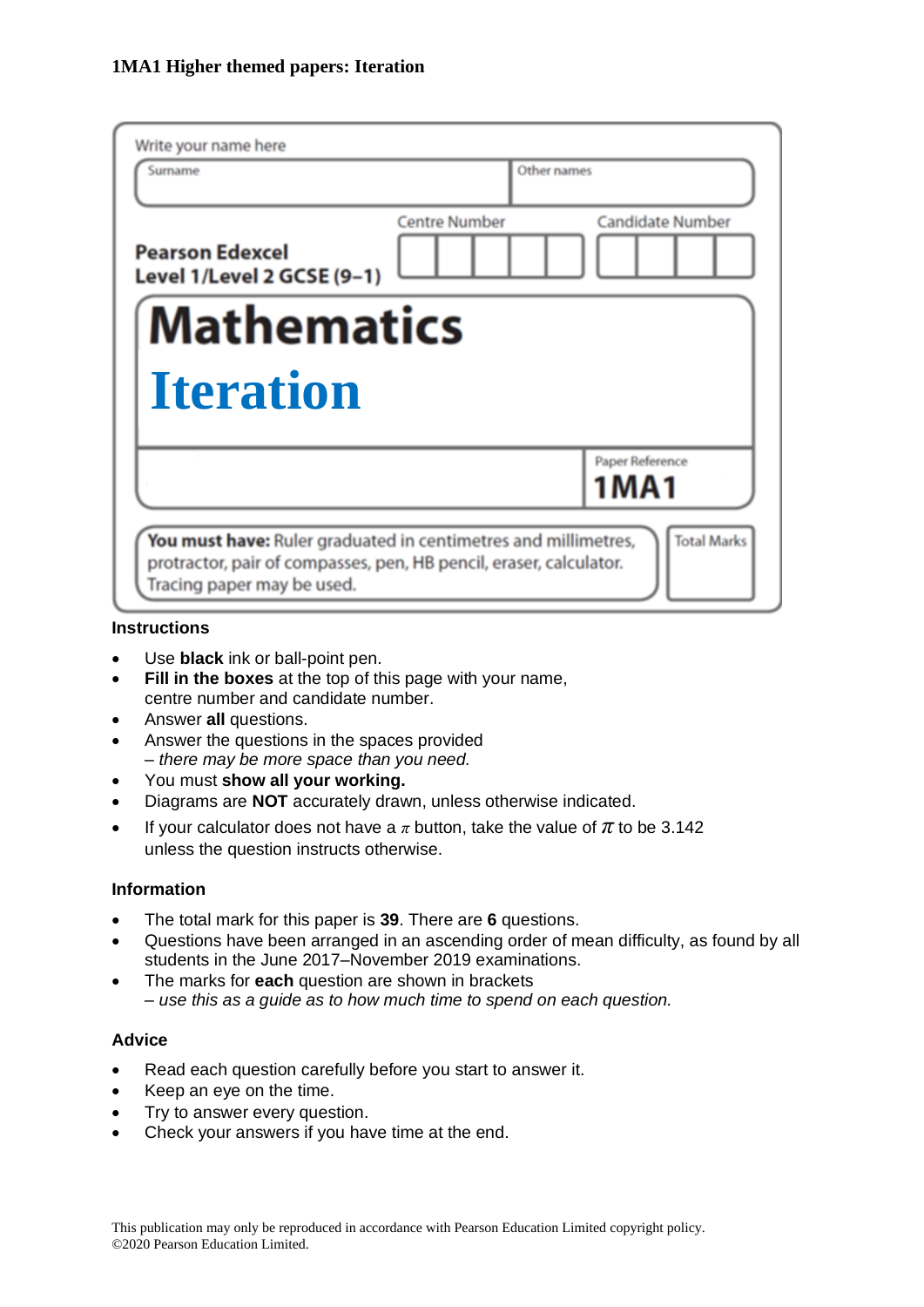**1** (*a*) Show that the equation  $x^3 + x = 7$  has a solution between 1 and 2.

(*b*) Show that the equation  $x^3 + x = 7$  can be rearranged to give  $x = \sqrt[3]{7-x}$ 

(*c*) Starting with  $x_0 = 2$ , use the iteration formula  $x_{n+1} = \sqrt[3]{7} - x_n$  three times to find an estimate for a solution of  $x^3 + x = 7$ 

.......................................................

(**3**)

(**2**)

(**1**)

(**Total for Question 1 is 6 marks**)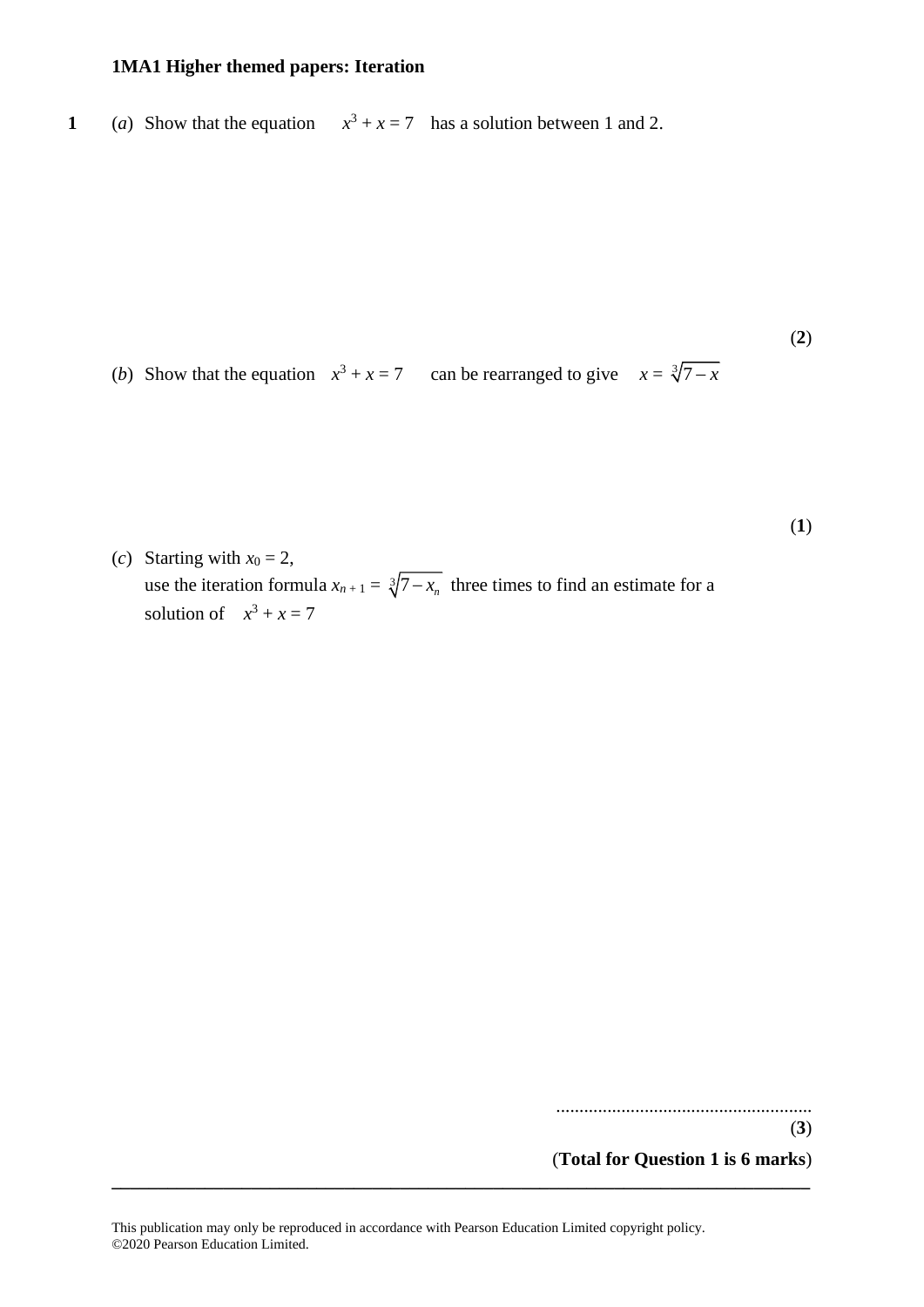2 Using 
$$
x_{n+1} = -2 - \frac{4}{x_n^2}
$$

with  $x_0 = -2.5$ 

(*a*) find the values of  $x_1$ ,  $x_2$  and  $x_3$ 

 $(3)$ 

(b) Explain the relationship between the values of  $x_1$ ,  $x_2$  and  $x_3$  and the equation  $x^3 + 2x^2 + 4 = 0$ 

 $(2)$ (Total for Question 2 is 5 marks)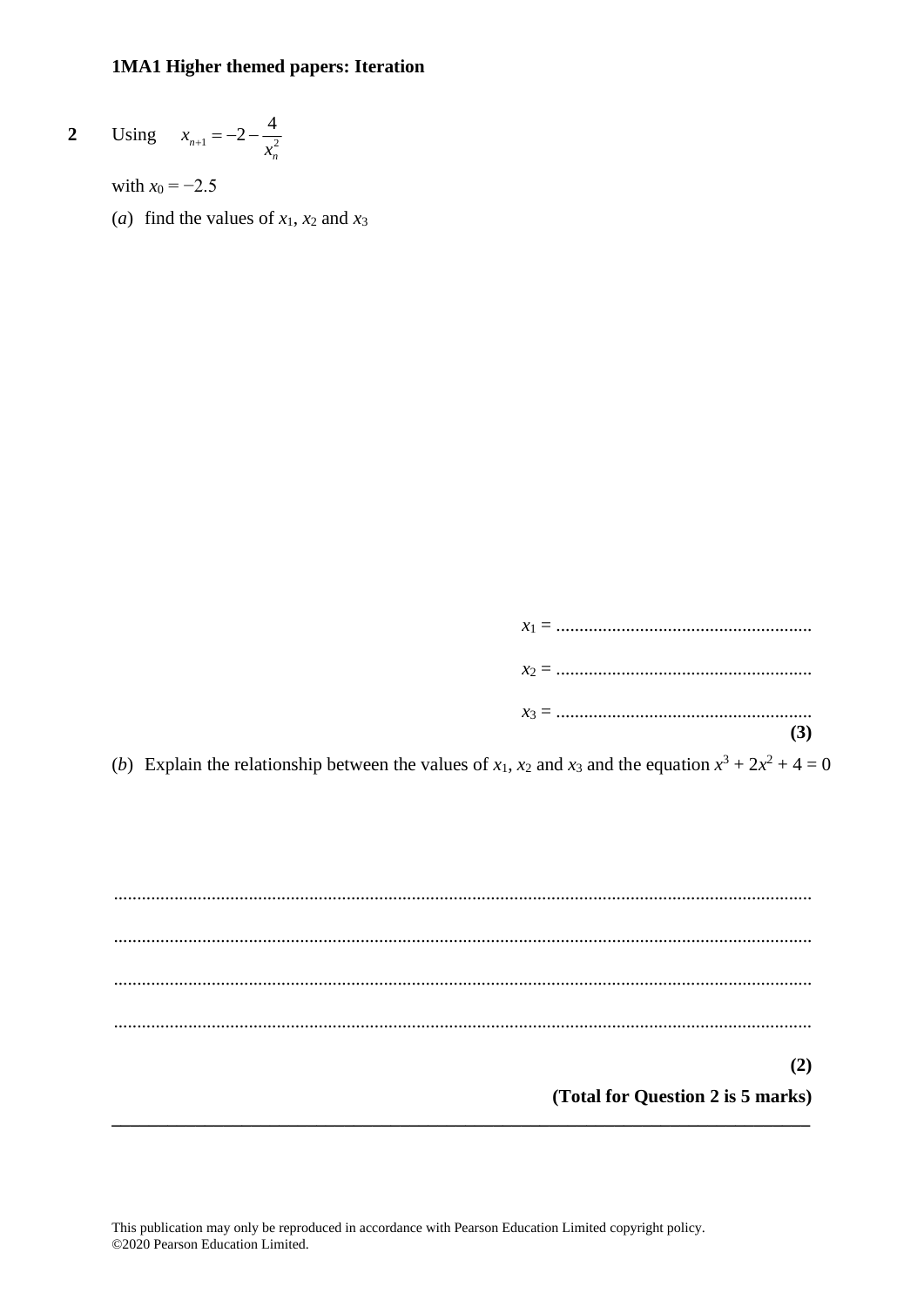## **3** (*a*) Show that the equation  $x^3 + 7x - 5 = 0$  has a solution between  $x = 0$  and  $x = 1$

(*b*) Show that the equation  $x^3 + 7x - 5 = 0$  can be arranged to give  $x = -\frac{2}{3}$ 5  $x^2 + 7$ 

(*c*) Starting with  $x_0 = 1$ , use the iteration formula  $x_{n+1} = -\frac{1}{2}$ 5  $\frac{3}{x_n^2 + 7}$  three times to find an estimate for the solution of  $x^3 + 7x - 5 = 0$ 

> ....................................................... **(3)**

**(2)**

**(2)**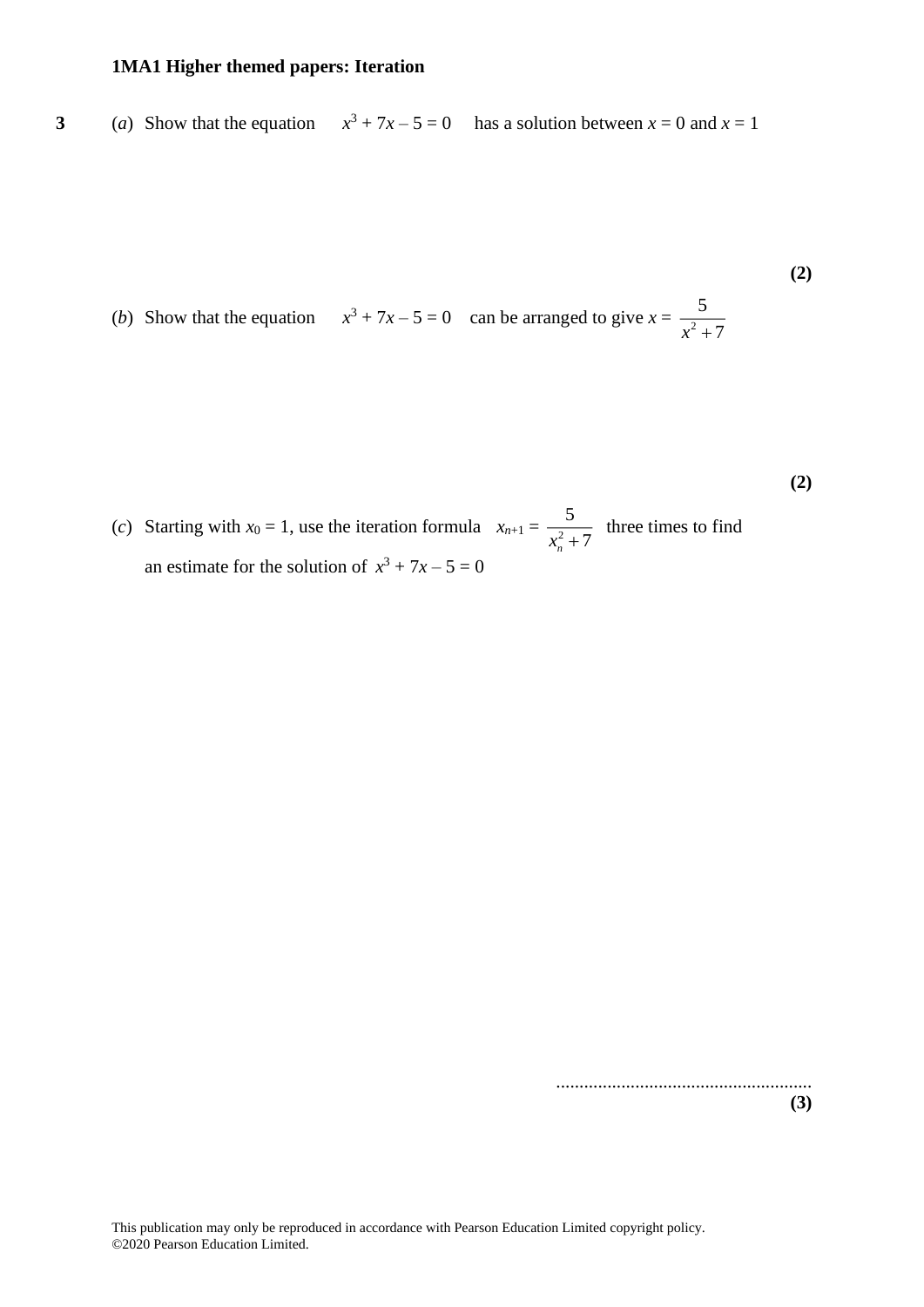(*d*) By substituting your answer to part (*c*) into  $x^3 + 7x - 5$ , comment on the accuracy of your estimate for the solution to  $x^3 + 7x - 5 = 0$ 

...................................................................................................................................................... ...................................................................................................................................................... **(2) (Total for Question 3 is 9 marks)**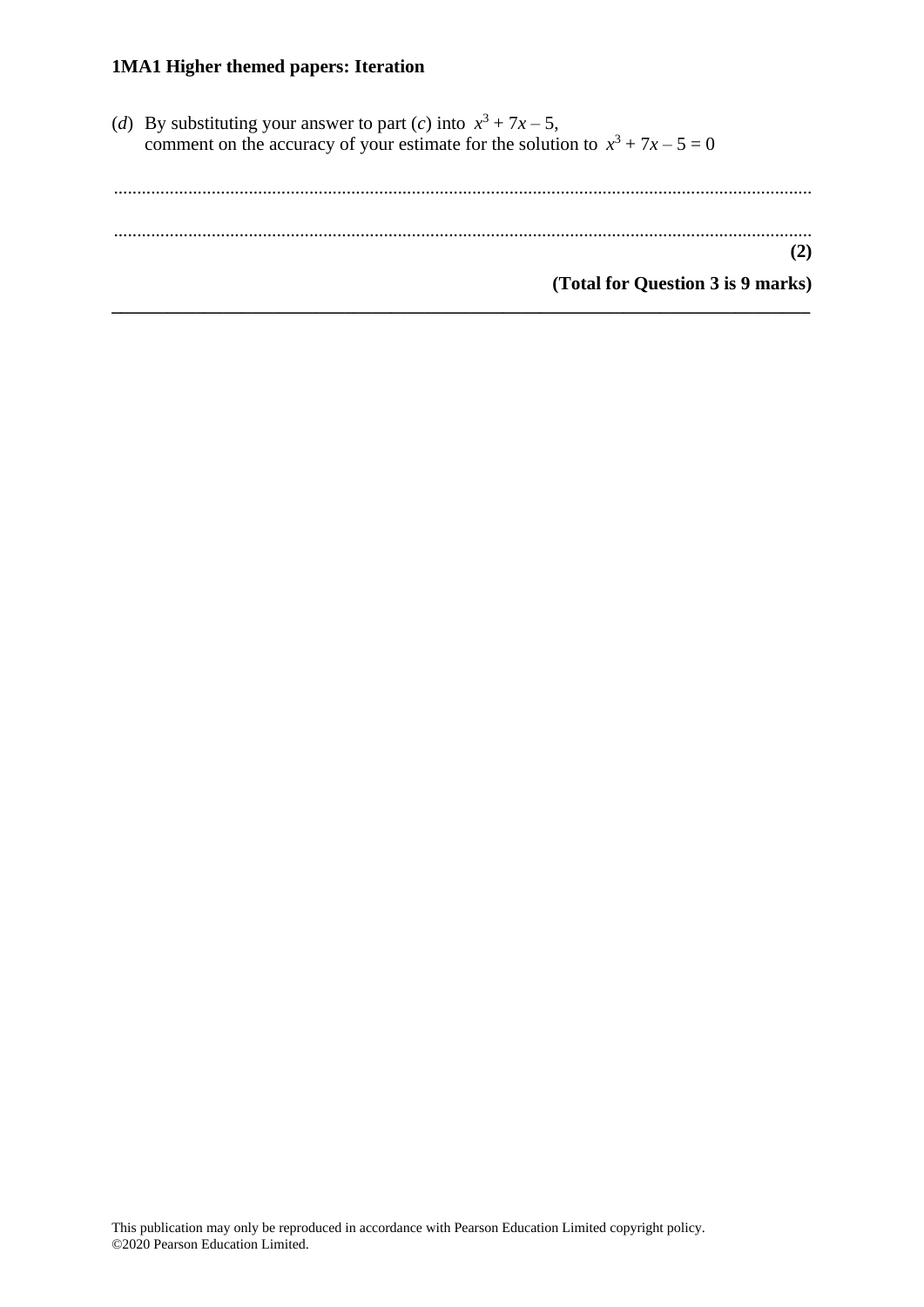**4** (a) Show that the equation  $x^3 + 5x - 4 = 0$  has a solution between  $x = 0$  and  $x = 1$ 

(b) Show that the equation  $x^3 + 5x - 4 = 0$  can be arranged to give  $x = \frac{1}{2}$ 4  $x = \frac{x^2 + 5}{x^2 + 5}$  $=\frac{1}{x^2+1}$ 

(c) Starting with  $x_0 = 0$ , use the iteration formula  $x_{n+1} = \frac{1}{2}$ 4  $\frac{1}{x_n^2+5}$  twice, to find an estimate for the solution of  $x^3 + 5x - 4 = 0$ 

> ....................................................... **(3) (Total for Question 4 is 7 marks)**

**(2)**

**(2)**

*x*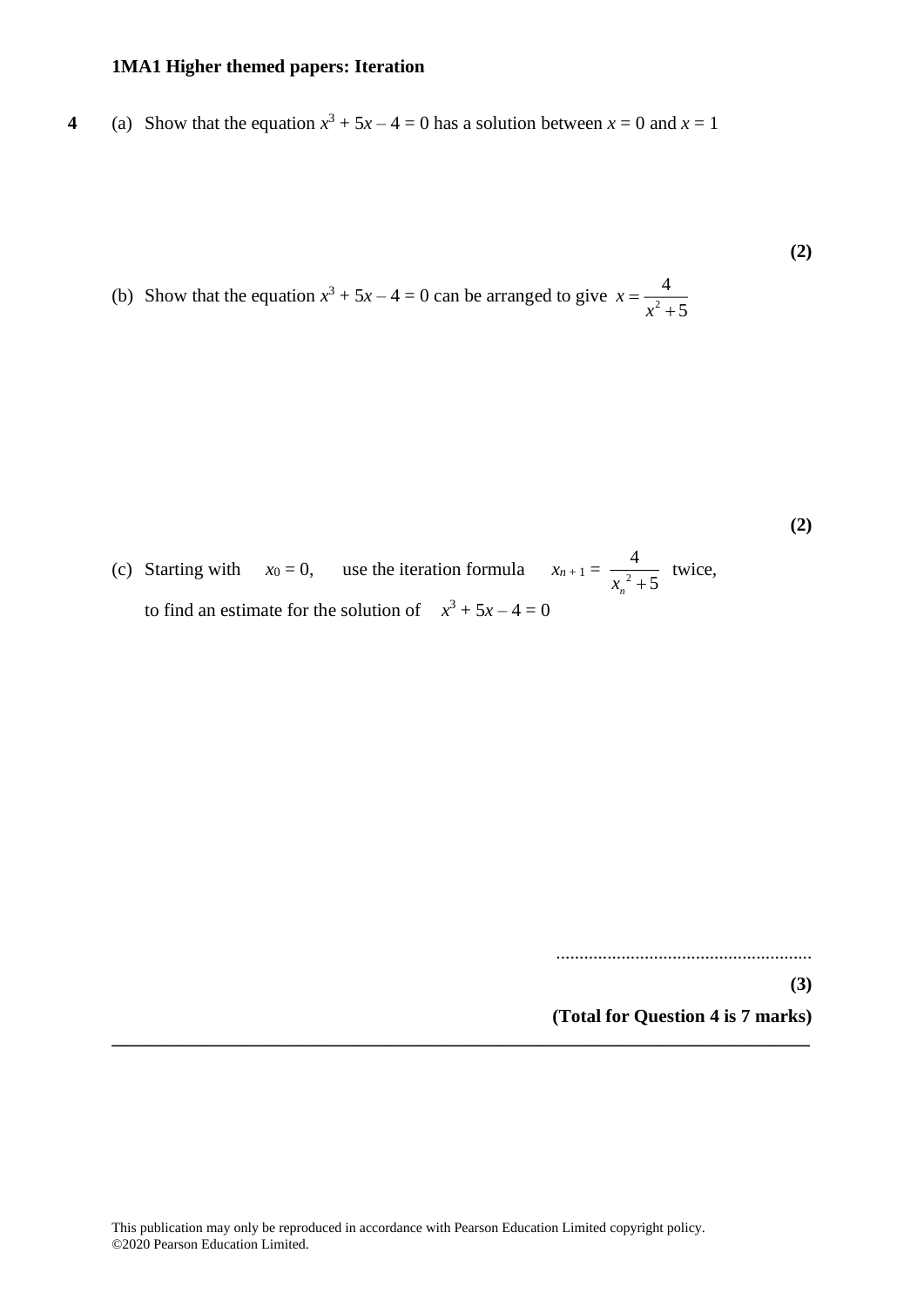**5** (*a*) Show that the equation  $x^3 - 3x^2 + 3 = 0$  has a solution between  $x = 2$  and  $x = 3$ 

(*b*) Show that the equation  $x^3 - 3x^2 + 3 = 0$  can be rearranged to give  $x = \sqrt[3]{3x^2 - 3}$ 

**(1)**

**(2)**

(*c*) Starting with  $x_0 = 2$ , use the iteration formula  $x_{n+1} = \sqrt[3]{3x^2 - 3}$  to find the value of  $x_2$ . Give your answer correct to 3 decimal places.

> ....................................................... **(3)**

## **(Total for Question 5 is 6 marks)**